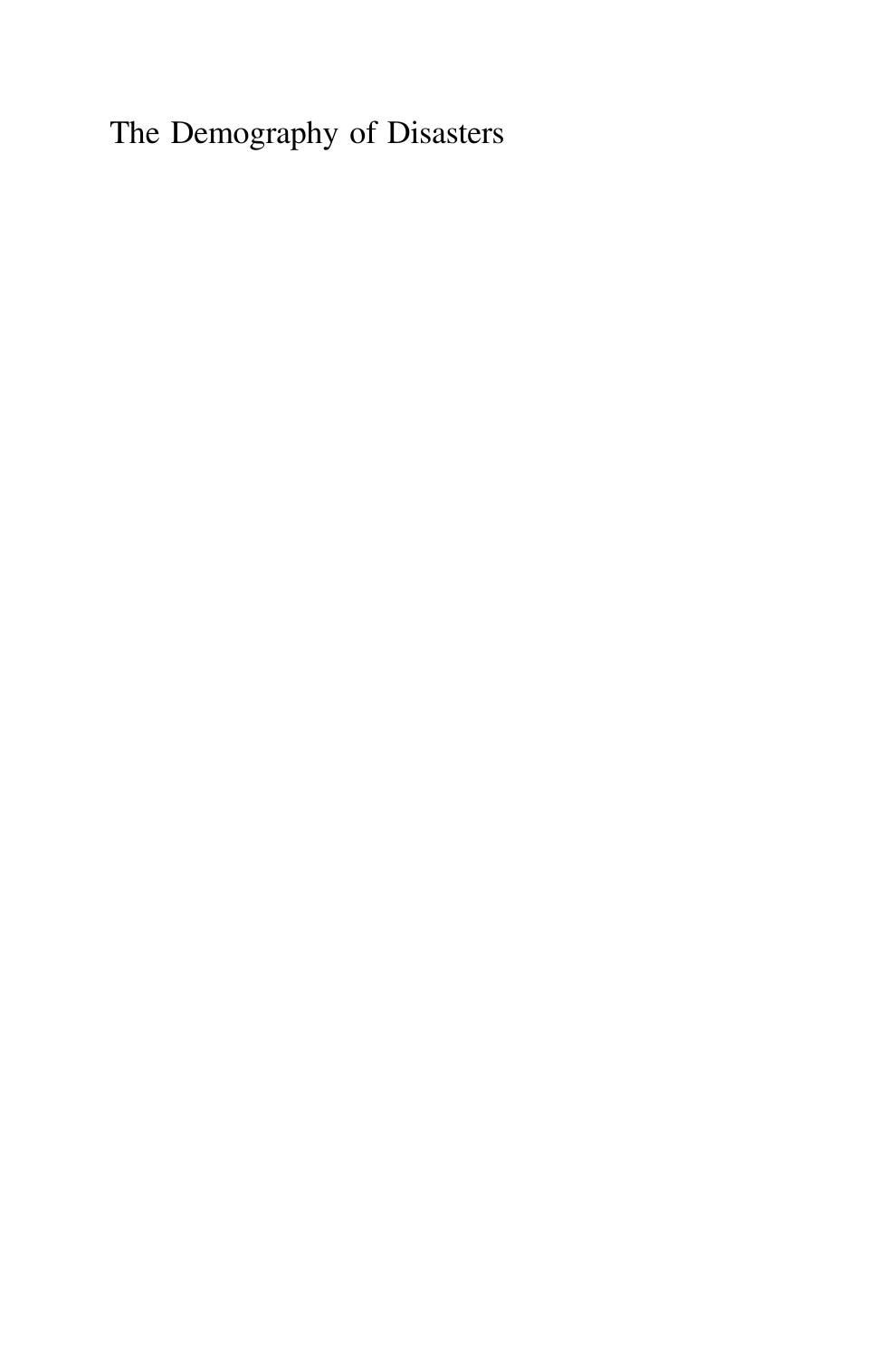Dávid Karácsonyi • Andrew Taylor • Deanne Bird Editors

# The Demography of Disasters

Impacts for Population and Place





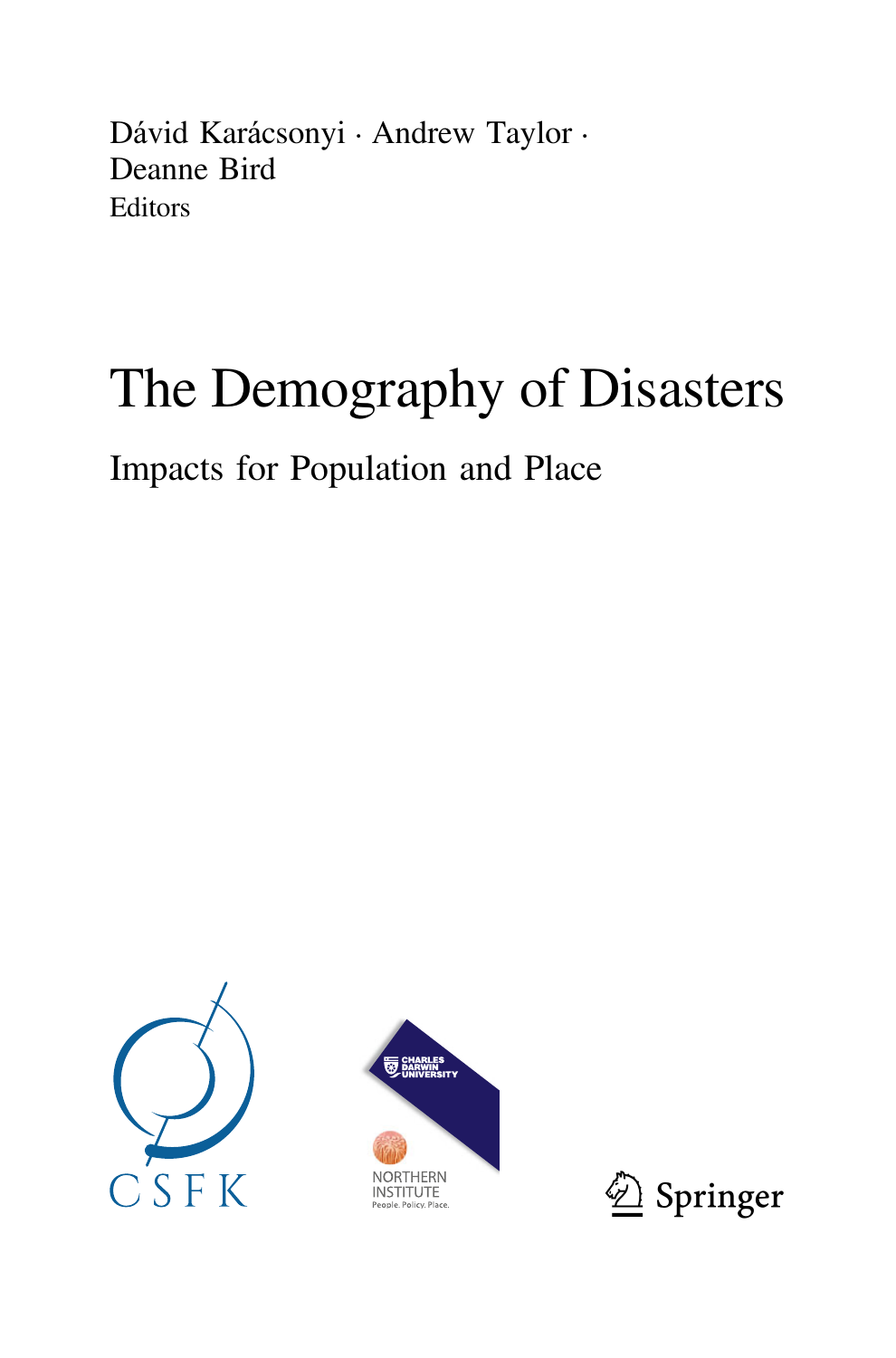**Editors** Dávid Karácsonyi Geographical Institute, Research Centre for Astronomy and Earth Sciences Hungarian Academy of Sciences Budapest, Hungary

Deanne Bird Faculty of Life and Environmental Sciences, Askja University of Iceland Reykjavik, Iceland

Andrew Taylor Northern Institute Charles Darwin University Darwin, NT, Australia



ISBN 978-3-030-49919-8 ISBN 978-3-030-49920-4 (eBook) <https://doi.org/10.1007/978-3-030-49920-4>

© The Editor(s) (if applicable) and The Author(s) 2021. This book is an open access publication.

Open Access This book is licensed under the terms of the Creative Commons Attribution 4.0 International License ([http://creativecommons.org/licenses/by/4.0/\)](http://creativecommons.org/licenses/by/4.0/), which permits use, sharing, adaptation, distribution and reproduction in any medium or format, as long as you give appropriate credit to the original author(s) and the source, provide a link to the Creative Commons license and indicate if changes were made.

The images or other third party material in this book are included in the book's Creative Commons license, unless indicated otherwise in a credit line to the material. If material is not included in the book's Creative Commons license and your intended use is not permitted by statutory regulation or exceeds the permitted use, you will need to obtain permission directly from the copyright holder.

The use of general descriptive names, registered names, trademarks, service marks, etc. in this publication does not imply, even in the absence of a specific statement, that such names are exempt from the relevant protective laws and regulations and therefore free for general use.

The publisher, the authors and the editors are safe to assume that the advice and information in this book are believed to be true and accurate at the date of publication. Neither the publisher nor the authors or the editors give a warranty, expressed or implied, with respect to the material contained herein or for any errors or omissions that may have been made. The publisher remains neutral with regard to jurisdictional claims in published maps and institutional affiliations.

This Springer imprint is published by the registered company Springer Nature Switzerland AG The registered company address is: Gewerbestrasse 11, 6330 Cham, Switzerland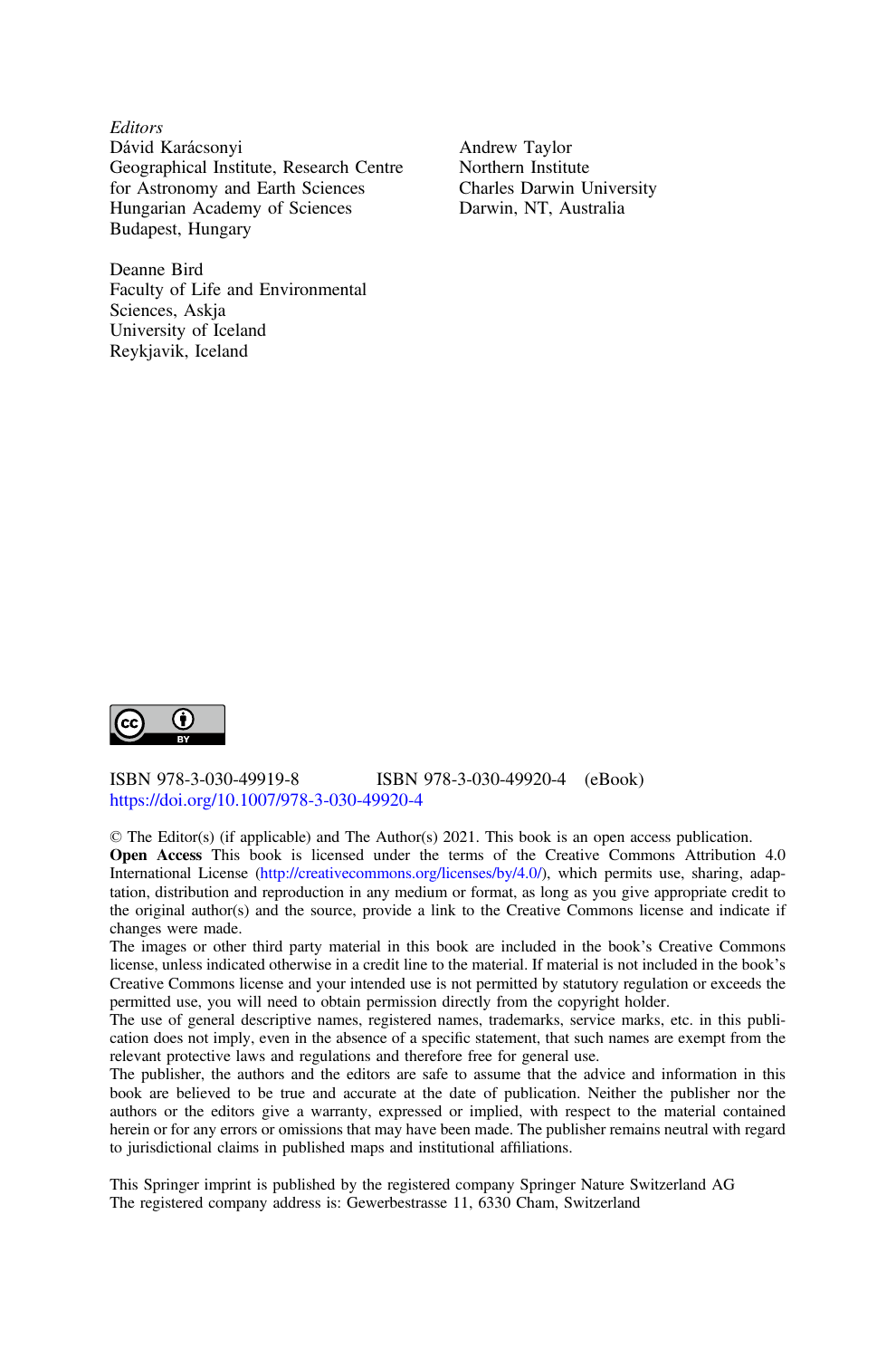## Foreword

It is my honor to introduce the present book titled The Demography of Disasters, Impacts for Population and Place to the reader. While the title suggests a social science inquiry on disasters from the angle of demography, the subtitle of the book clearly reflects that the geographer's perspective is inevitable when analyzing disasters. Geography plays an important role in understanding complex interactions of human–earth systems. Geography also bears the potential to help and coordinate policy-making, addressing the challenges of growing entropy in our technological society. These advantages of geography come from the holistic understanding of the world which enables geographers to see the disaster in a spatial perspective. That perspective is particularly helpful in addressing issues of global climate change.

The climate emergency impacts Australia immensely, as it is facing longer and more intensive bushfire seasons. Nevertheless, climate change recently affects less disaster-prone nations, such as Hungary as well. Landslides, floods, extreme rainfalls along with desertification in certain areas of Hungary constitute a major hazard risk affecting the livelihood of several thousand people. We have experienced over a long period of time the floods of the Tisza river, the second major waterway of Hungary after the Danube. The floods damaged entire villages or even sometimes cities located on the floodplains, altering the regional prospects of Alföld (The Great Hungarian Plain). Engineering design failures and poor technical maintenance often interplay with extreme rainfall, making the casualties even more serious. This was the case in 2010, when the Ajka alumina plant reservoir accident happened, which was the most significant technological disaster in the recent history of Hungary. The disaster caused a red mud spill, killed ten people, injured hundreds, and contaminated significant area with the caustic substance. The Hungarian Academy of Sciences and in particular the Geographical Institute played an important role in investigating these disasters and providing mitigation strategies, which explains our interest in a broader international cooperation of disaster studies.

The volume you have in your hands is the first result deriving from that cooperation between the Geographical Institute of the Research Centre for Astronomy and Earth Sciences (Hungary) and the Northern Institute of Charles Darwin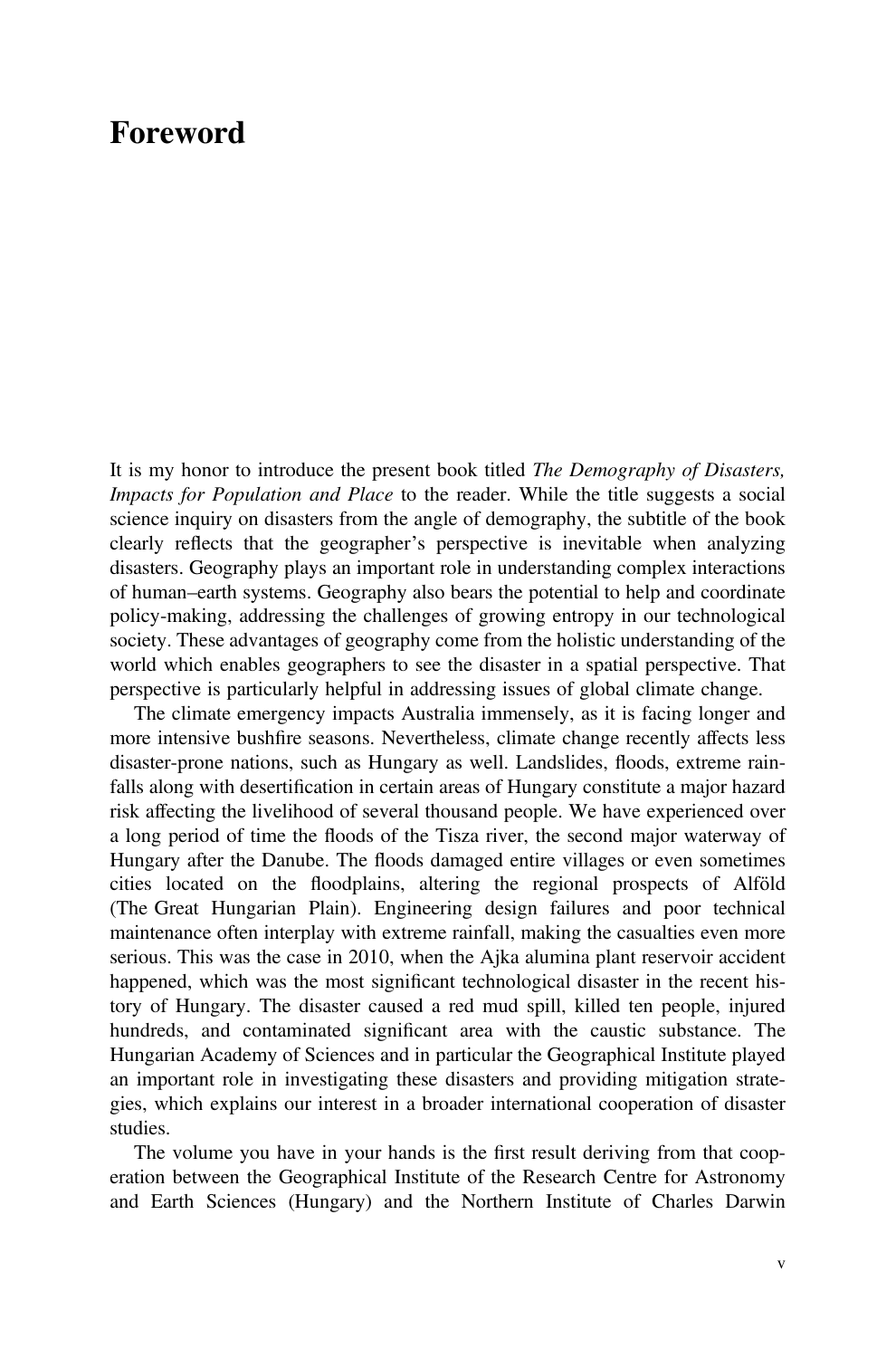University. A large international team came together to present this book including scholars from Asia-Pacific, the USA, and the post-Soviet countries providing a broad spectrum of understandings on disasters. The thirteen chapters of the book range from theoretical studies on demography of disasters to discussions of technological accidents such as Chernobyl. The present volume includes two chapters on the 2011 Tohoku earthquake considered the most significant disaster impacting Japan since World War II. Hurricane Katrina in 2005, bush and forest fires in California and in Russia, heat waves in Australia are also discussed in the book, each of which directly can be linked to climate change.

Each author has demonstrated their commitment to this unique and valuable book project for better understanding the disaster–demography interaction. I would like to acknowledge in particular the role Andrew Taylor played in this project. From the very beginning, he invested tremendous energy arranging the academic cooperation between our institutions, securing financial resources and managing the preparation of the manuscripts. I sincerely look forward to the future prospects in the disaster–demography study field in which the present volume will probably be considered as a significant step forward.

> Dr. Károly Kocsis Academician Director of the Geographical Institute Research Centre for Astronomy and Earth Sciences Hungarian Academy of Sciences Budapest, Hungary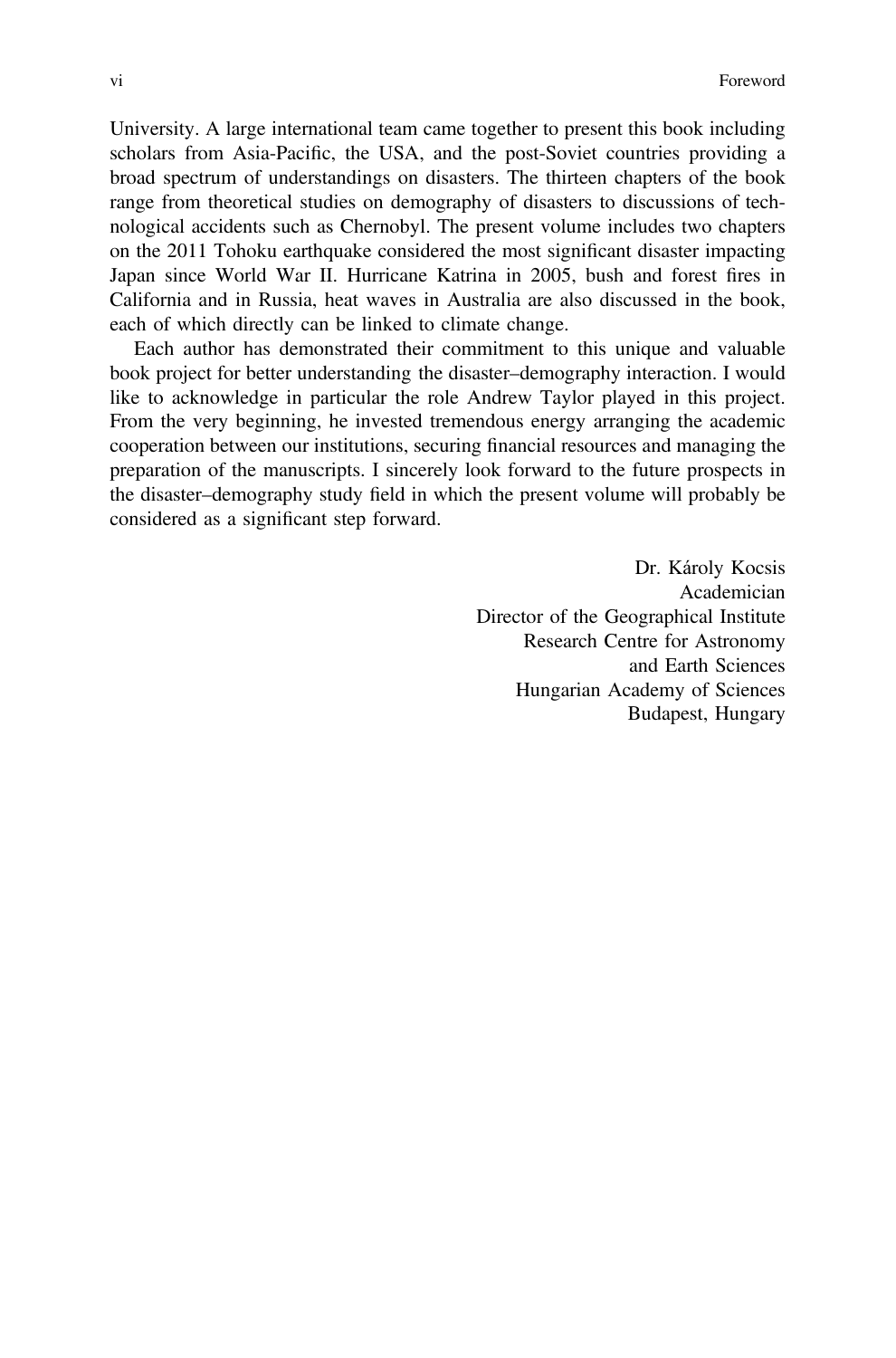## Preface and Acknowledgements

The present book is the result of a collaboration between the Geographical Institute of the Research Centre for Astronomy and Earth Sciences, Hungary, the Northern Institute of Charles Darwin University, Australia, and the Faculty of Life and Environmental Sciences, University of Iceland. The book was first proposed some time ago by fellow editor Andrew Taylor when we discussed demographic issues around disasters following a seminar talk I gave during my first visit to Darwin. Since then Andrew has put a lot of energy and enthusiasm into making this book happen. Along with his contributions as editor and author, he also generously supported the cooperation between our institutions, particularly my visit to Darwin when we reviewed and discussed the chapter manuscripts provided by authors from various backgrounds. In the meantime, Deanne Bird, who is currently commuting between Reykjavík and Melbourne with responsibilities in disaster mitigation, also joined our editorial team and helped us with her experience in the disaster study field and in negotiating with Springer, the publisher of this volume. She also helped to get additional authors on board and with reviewing their submissions.

This book discusses a new and broadening field which links demography and disaster studies. Traditionally, people have viewed disasters as shocks to everyday routines, the result of an unanticipated natural hazard event or as engineering failures and therefore the domain of technological rather than social sciences. Under these paradigms, the links between disasters and demography seem relatively simplistic and unidirectional, with the focus on estimating post-disaster populations, measuring mortality or understanding out-migration impacts. Nevertheless, disasters have the capacity to fundamentally alter population profiles at local and regional levels. Impacts vary according to the type, rapidity, and magnitude of the disaster, but also according to the pre-existing population profile and its relationships to the economy and society. In all cases, the key to understanding impacts and avoiding them in the future is to understand the relationships between disasters and population change, both prior to and after a disaster.

The aim of this book is to provide a comprehensive discussion on the demography of vulnerability and resilience in the face of disasters, the demography of risk from disaster impacts for vulnerable groups. Demographic methods can help in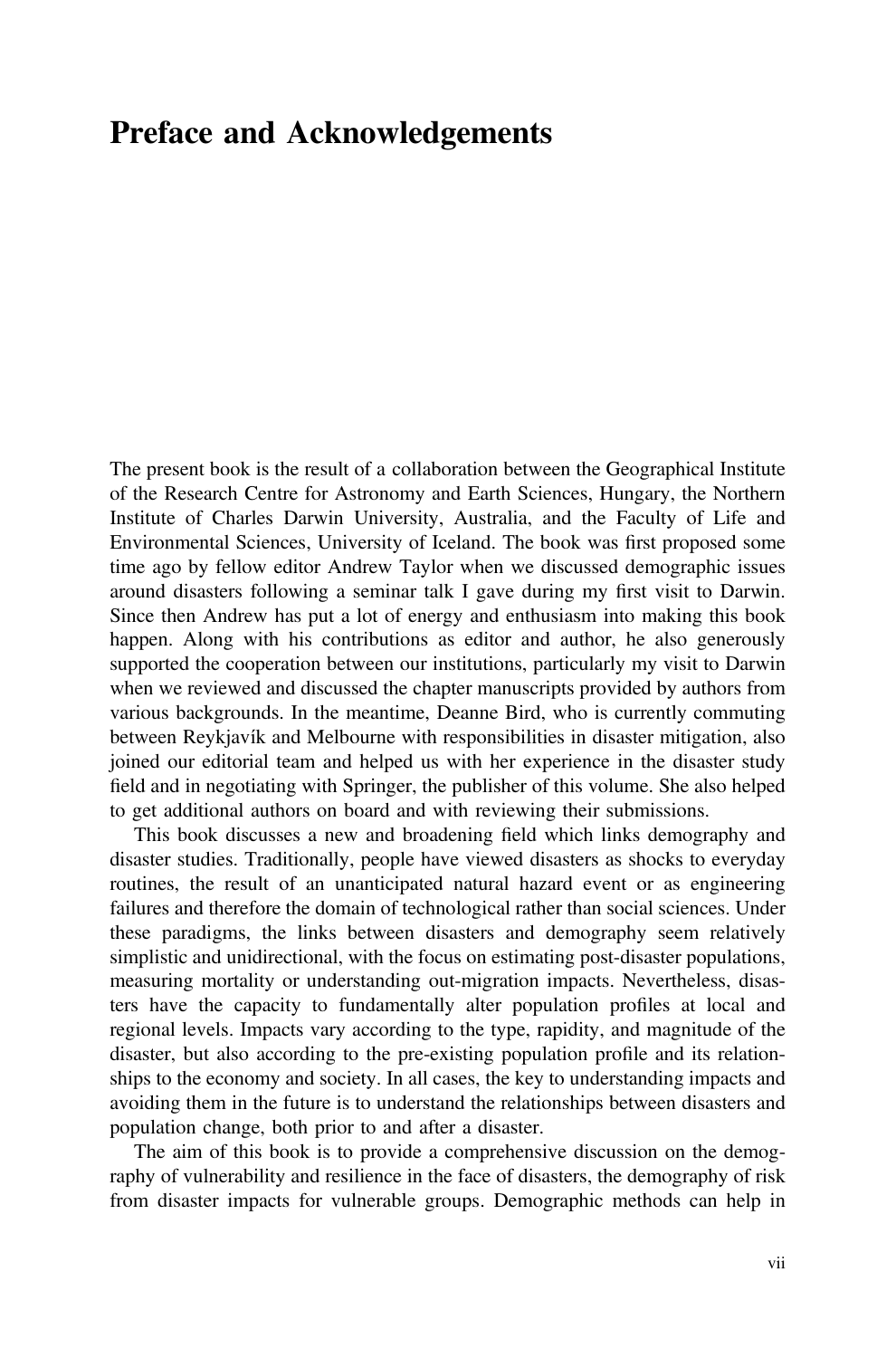post-disaster population estimation and in managing and mapping people. In many cases, human migration is a common response to disaster, and hence, there is a link to spatial population dynamics as well. The demography of policy and practice around disaster mitigation is also an important part of the present volume along with profiling future risks and opportunities. The demography of climate change highlights the disaster–demography link in a specific way. In line with the multifarious nature of the disaster–demography nexus, our book takes an interdisciplinary approach, with chapters ranging from geography to gendered understanding of disaster resilience.

The Demography of Disasters seeks to advance both practical and theoretical insights into our understanding of the role of demography in planning for and mitigating impacts from disasters in developed nations. We hope that the book will provide policy-makers, disaster recovery experts, planners, and academics in the field with a wide range of examples demonstrating the importance of the interplay between demography and disasters in regions and spatially. This book will be of interest to social scientists across a range of fields. The book is also helpful for policy-makers, planners, practitioners of disaster management, and environmental agencies who are interested in a demographer's perspective on disaster. Academics and students in areas such as demography, disaster management, climate change, social policy, and human studies are also the targeted audience.

Most of the contributors to this book have come from academia, spanning a broad range of countries, including but not limited to Japan, Germany, USA, Sweden, Ukraine, and Russia. It has at times been a difficult task to coordinate such a broad and diverse team with different perspectives and scientific backgrounds. It is the editors' hope that through this book project, the team of authors will become part of an academic community which will in the future further contribute to our understanding of the disaster–demography nexus.

The editors have taken the view that human geography is closely related to the disaster–demography nexus, and hence, we have made extensive use of maps, the most common communication language of geographical science. Special attention has been paid to presenting a uniform cartographic design and layout throughout the book which I hope will make this volume more visually appealing to the reader.

I would like to acknowledge here the tremendous help given by Shelly (Shell) Worthington who assisted us tirelessly in proofreading and editing all the chapter manuscripts. Special thanks also go to Ferenc Probáld, Professor Emeritus of Eötvös Loránd University (Budapest, Hungary), my former Ph.D. supervisor, who was always ready to check and comment on my work. Also many thanks to Kang-tsung (Karl) Chang for his rigorous but helpful review comments, along with all the other reviewers of each chapter including Tony Barnes, Sigurd Dyrting, Kat Haynes, Richie Howitt, Anita Maertens, Jane Mullet, and Jan Salmon. This project would not have been possible without the support of Károly Kocsis, Director of the Geographical Institute in Budapest, and László Kiss, General Director of the Research Centre for Astronomy and Earth Sciences who also arranged funding from the Hungarian Academy of Sciences to cover some of the costs related to the present volume. Thanks also go to the Japan Society for the Promotion of Science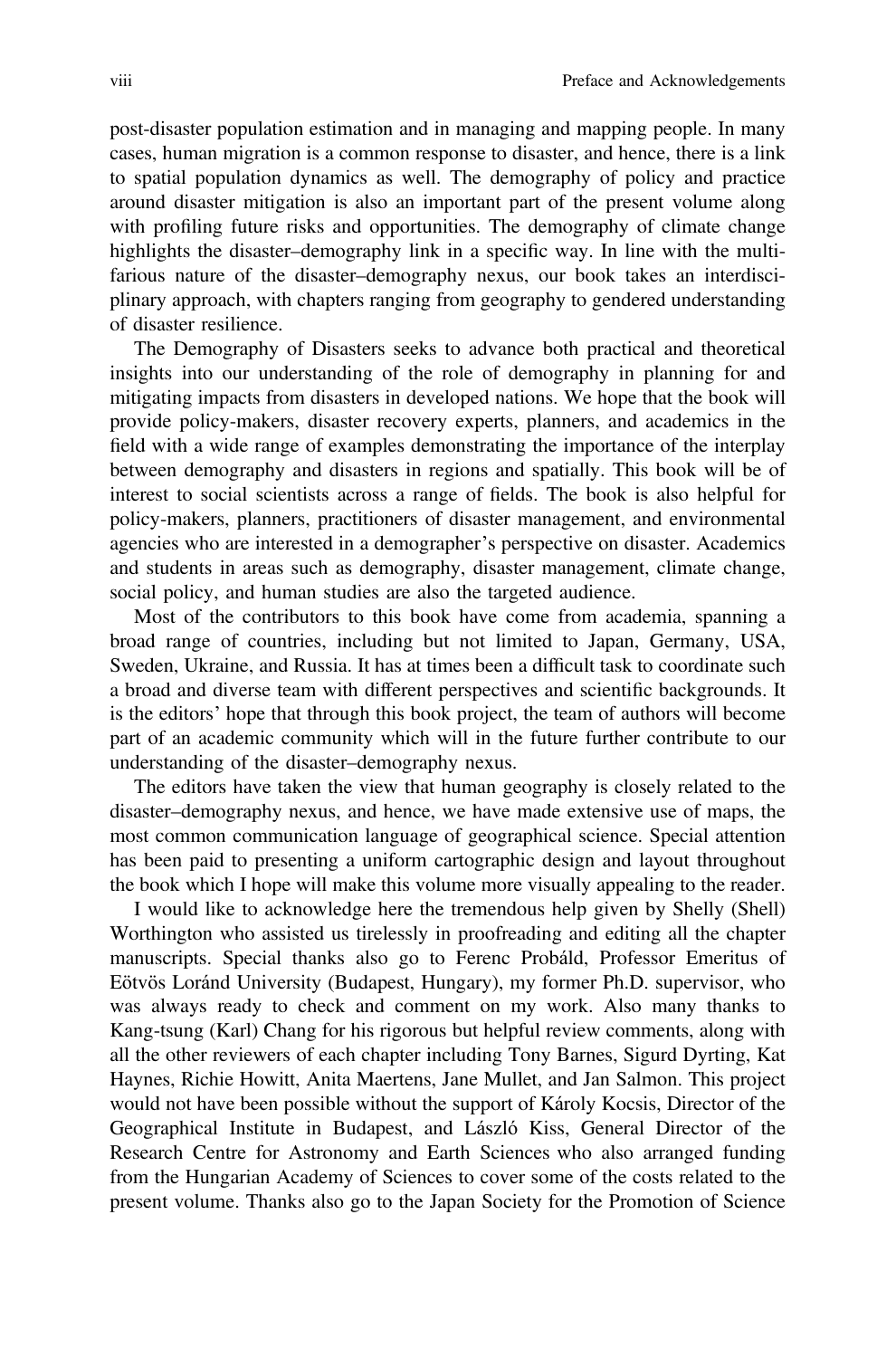(JSPS) for the one year I spent at the International Research Institute of Disaster Science at Tohoku University in Japan which helped me greatly in gaining a better understanding of disaster science as a distinguished academic field.

I hope you enjoy reading this book on the various perspectives of the disaster– demography nexus. There are inevitably more approaches than what we were able to include in the following chapters some of which raise more questions than answers. However, I believe the collaborations featured in this project will push further the discussion on the demography of disasters.

Darwin, Australia January 2020

Dávid Karácsonyi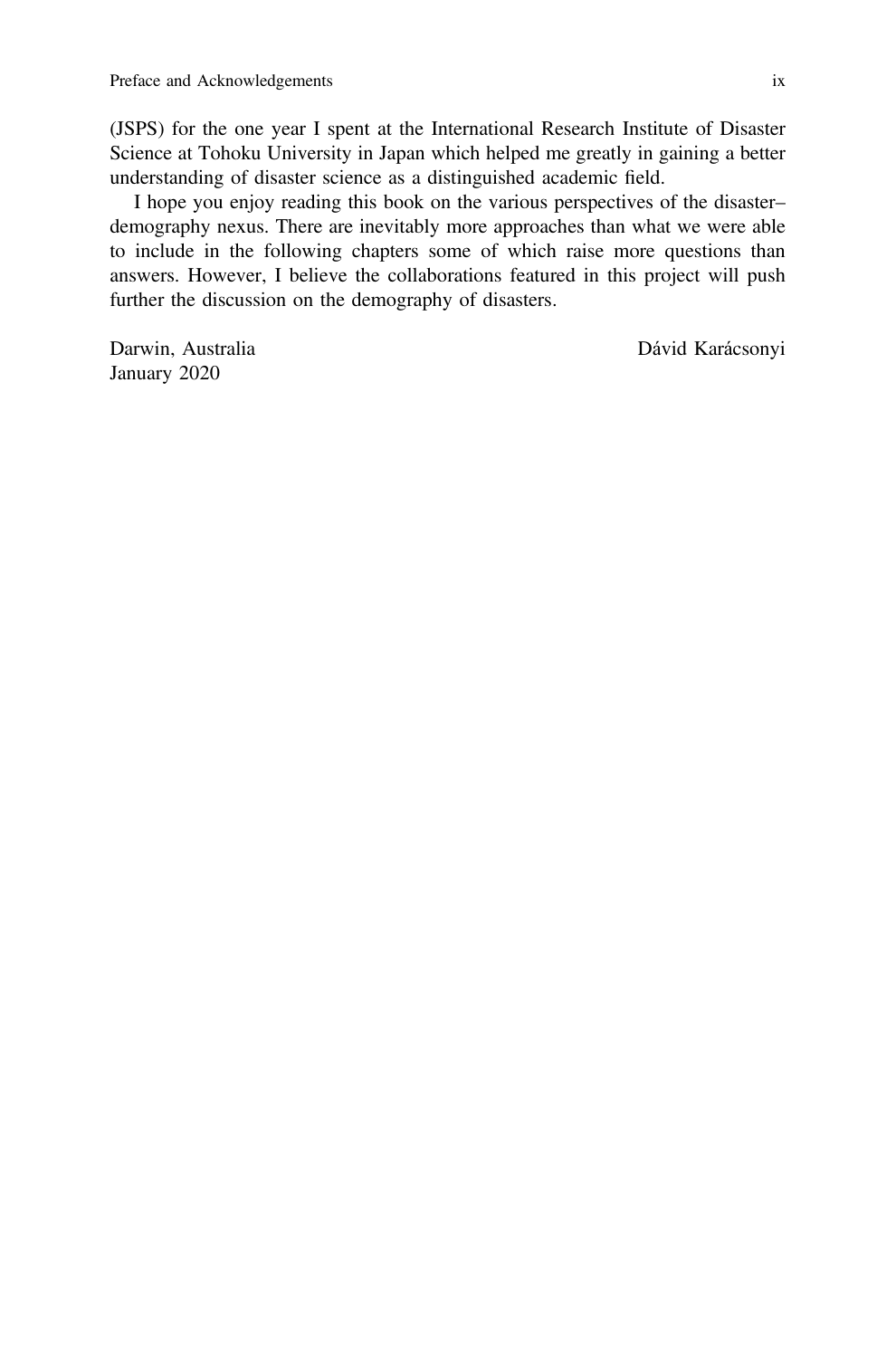# **Contents**

| $\mathbf{1}$         | <b>Introduction: Conceptualising the Demography of Disasters</b><br>Dávid Karácsonyi and Andrew Taylor                                                                                                    | $\overline{1}$ |
|----------------------|-----------------------------------------------------------------------------------------------------------------------------------------------------------------------------------------------------------|----------------|
| $\mathbf{2}$         | <b>Long-Term Mass Displacements- The Main Demographic</b><br>Dávid Karácsonyi, Kazumasa Hanaoka, and Yelizaveta Skryzhevska                                                                               | 15             |
| $\mathbf{3}$         | <b>Estimating Migration Impacts of Wildfire: California's 2017</b><br>Ethan Sharygin                                                                                                                      | 49             |
| $\blacktriangleleft$ | The 2010 Catastrophic Forest Fires in Russia: Consequence<br>Tatiana Nefedova                                                                                                                             | 71             |
| 5                    | <b>Disruptions and Diversions: The Demographic Consequences</b><br>of Natural Disasters in Sparsely Populated Areas<br>Dean B. Carson, Doris A. Carson, Per Axelsson, Peter Sköld,<br>and Gabriella Sköld | 81             |
| 6                    | <b>Land Use Planning for Demographic Change After Disasters</b><br>David King and Yetta Gurtner                                                                                                           |                |
| 7                    | <b>Disasters and Demographic Change of 'Single-Industry'</b><br>Towns-Decline and Resilience in Morwell, Australia<br>Deanne Bird and Andrew Taylor                                                       | 125            |
| 8                    | <b>Migration as a Potential Heat Stress Adaptation Strategy</b><br>Kerstin K. Zander, Carmen Richerzhagen, and Stephen T. Garnett                                                                         | 153            |
| 9                    | <b>Designing Resilient Cities that Work for Women, Too </b><br>Jessica L. Barnes                                                                                                                          | 169            |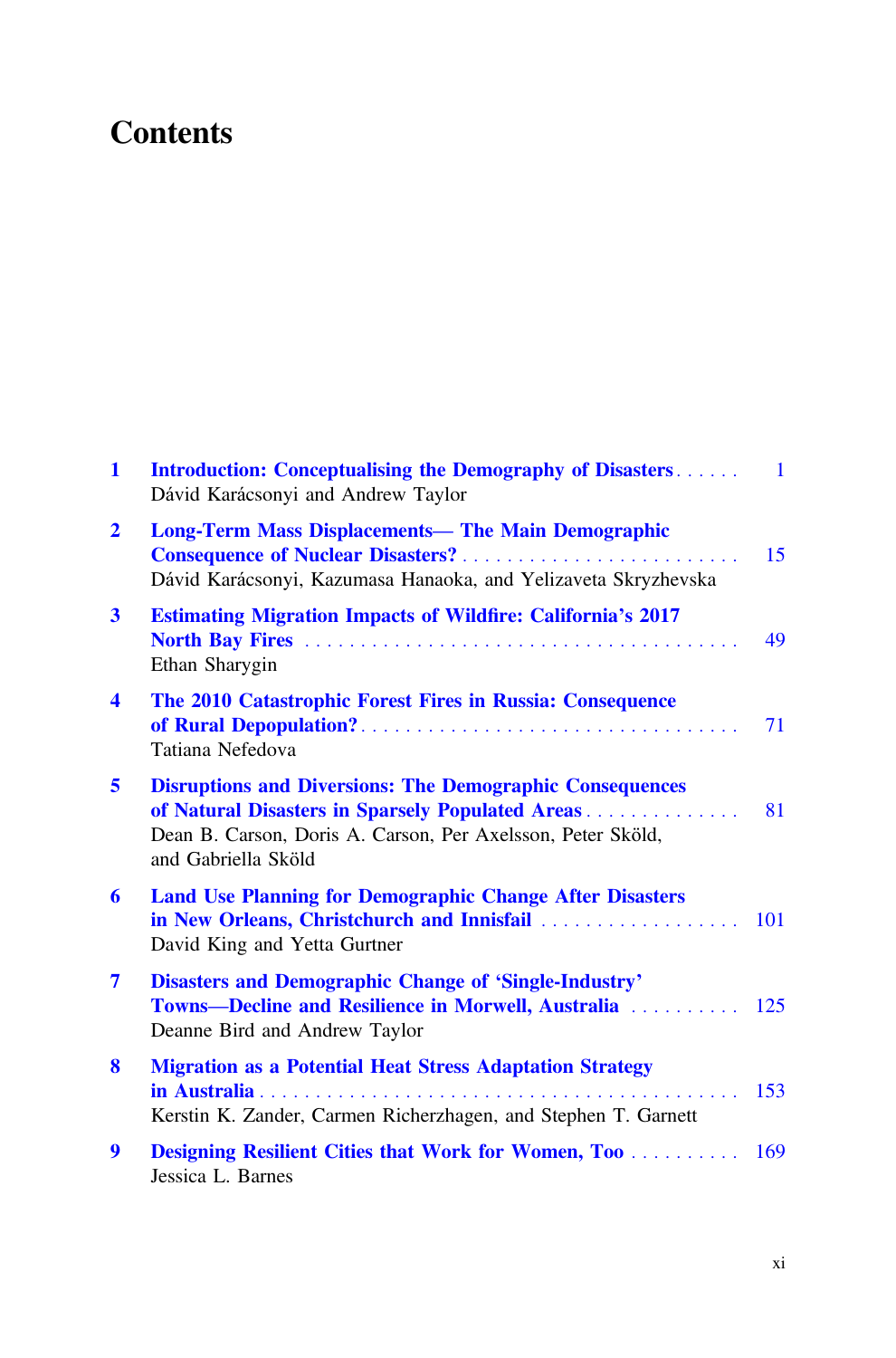| $\cdot$ .<br>X11 | Contents<br>. |
|------------------|---------------|
|                  |               |

| <b>10</b> | <b>Compounding Impacts of Lifeline Infrastructure Failure</b><br>Emma A. Singh                                                                                                                                   |  |
|-----------|------------------------------------------------------------------------------------------------------------------------------------------------------------------------------------------------------------------|--|
| 11        | <b>Communities in Fukushima and Chernobyl—Enabling and</b><br><b>Inhibiting Factors for Recovery in Nuclear Disaster Areas</b> 211<br>Tetsuya Okada, Serhii Cholii, Dávid Karácsonyi,<br>and Michimasa Matsumoto |  |
| <b>12</b> | <b>Exchanging Disaster Science Expertise Between</b><br>Osamu Murao                                                                                                                                              |  |
| <b>13</b> | <b>The Ontological Praxis Between Disaster Studies</b><br>Dávid Karácsonyi and Andrew Taylor                                                                                                                     |  |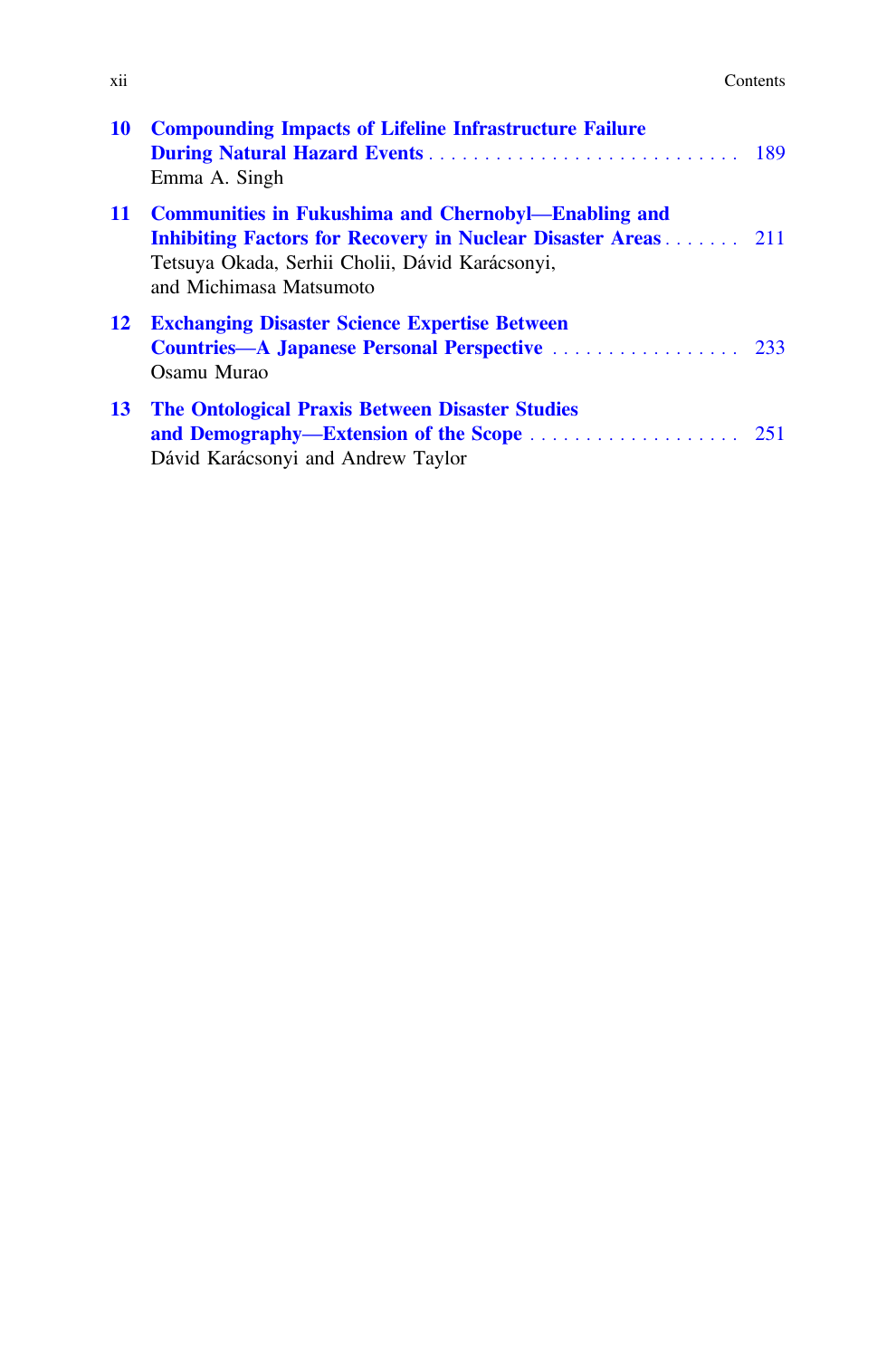# Editors and Contributors

#### About the Editors

Dávid Karácsonyi has been working at the Geographical Institute of Hungarian Academy of Sciences (Budapest) since 2009 where he is currently a research fellow. He is a geographer, specialized on human and regional geography. Dávid is interested in the geography of peripheral and rural areas and has conducted his research in Ukraine and Belarus, studying rural spaces and their populations. Recently, he has spent two and half years in East Asia first at the International Research Institute of Disaster Science, Tohoku University, Japan, where he compared the impacts of disasters like Chernobyl and Fukushima on regional population trends, than at the Department of Geography, National Taiwan University. Currently, he is also a research associate at the Northern Institute of Charles Darwin University.

Andrew Taylor Northern Institute, Charles Darwin University, Darwin, Australia. Andrew researches the causes and consequences of population change for the Northern Territory of Australia and northern regions more broadly. He undertakes both quantitative and qualitative researches to understand impacts from policy, economic, and structural changes for communities. In his Ph.D., he investigated policy and theoretical implications from changing migration practices for Indigenous Territorians. Prior to academia, Andrew worked for a decade with the Australian Bureau of Statistics.

Deanne Bird is Research Specialist at the Faculty of Life and Environmental Sciences, University of Iceland. She specializes in evaluating societal resilience and vulnerability in relation to emergency preparedness, response, and recovery. Deanne has collaborated on a variety of projects with community groups and, government and non-government organizations and is Associate of Monash University Disaster Resilience Initiative, Monash University. Deanne also works as Senior Advisor—Engagement for the Victorian Department of Health and Human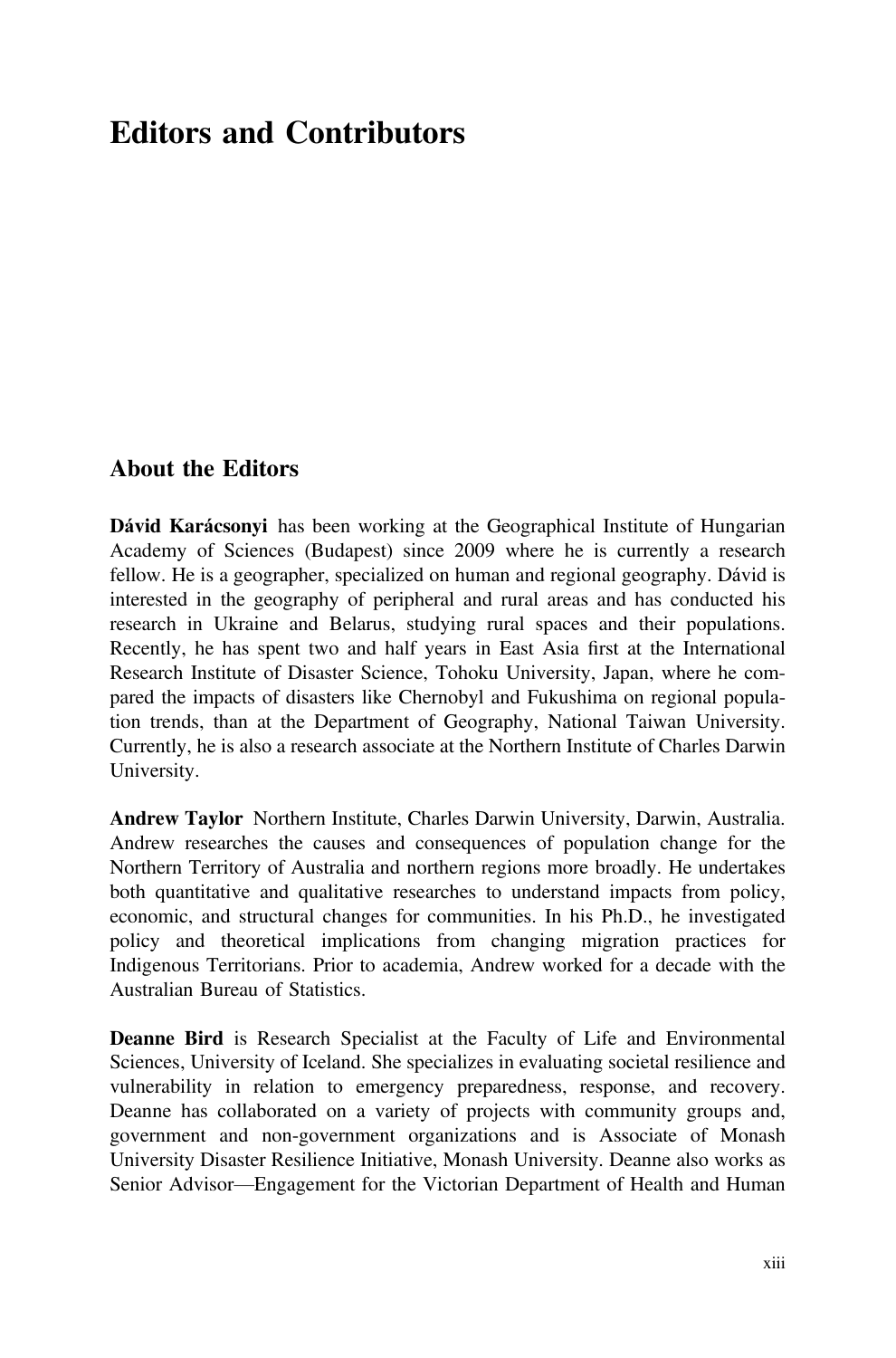Services within the Latrobe Health Innovation Zone. As Senior Advisor, Deanne is responsible for local project leadership, coordination, monitoring, and reporting relating to specific actions arising from the 2014 Hazelwood Mine Fire. Through her position at the University of Iceland, and as an editor of Demography of Disasters, Deanne is supported by the Nordic Centre of Excellence for Resilience and Societal Security—NORDESS, which is funded under the Nordic Societal Security Programme.

### **Contributors**

Per Axelsson is Associate Professor at the Department of Historical, Philosophical and Religious Studies and affiliated researcher at the Centre for Demographic and Ageing Research and the Centre for Sami Research (Vaartoe) at Umeå University. Per publishes widely on the demography and health of Sami people in the eighteenth and nineteenth centuries. He has a particular interest in improving sources of data about Sami health and demography, and has undertaken comparative studies in Australia, New Zealand, and Canada among other places.

Jessica L. Barnes PLA, ASLA, graduated from the Disaster Resilience Leadership Academy at Tulane University in New Orleans in 2018. She is now the founder and principal at Third Coast Collaborative, a US-based landscape architecture firm dedicated to promoting community resilience and inclusive access to public spaces through design.

Doris A. Carson is an economic and human geographer interested in the socioeconomic development of communities in sparsely populated, rural, and remote areas. She completed her Ph.D. in 2011 at James Cook University in Australia, looking at the dynamics of regional tourism innovation systems in remote resource peripheries. Doris also holds a Master degree in tourism and leisure management from the IMC Krems University of Applied Sciences in Austria. Doris moved to Umeå in northern Sweden in 2014 to work on tourism and lifestyle-related mobilities in the Arctic and their impacts on innovation capacity in small rural communities. She is now a researcher and lecturer at the Department of Geography and Economic History at Umeå University, specializing in tourism, lifestyle mobilities and migration, and small community development in sparsely populated areas.

Dean B. Carson has spent the past 20 years researching who lives in, works in, and visits sparsely populated areas, and how and why these patterns change over time. Dean has worked in Australia, Canada, Scotland, Australia, and Sweden. He is currently the inaugural Visiting Professor at the Arctic Research Centre at Umeå University (Arcum) and Guest Professor with Sweden's Centre for Rural Medicine. His primary research interest is demographic change in small towns and villages.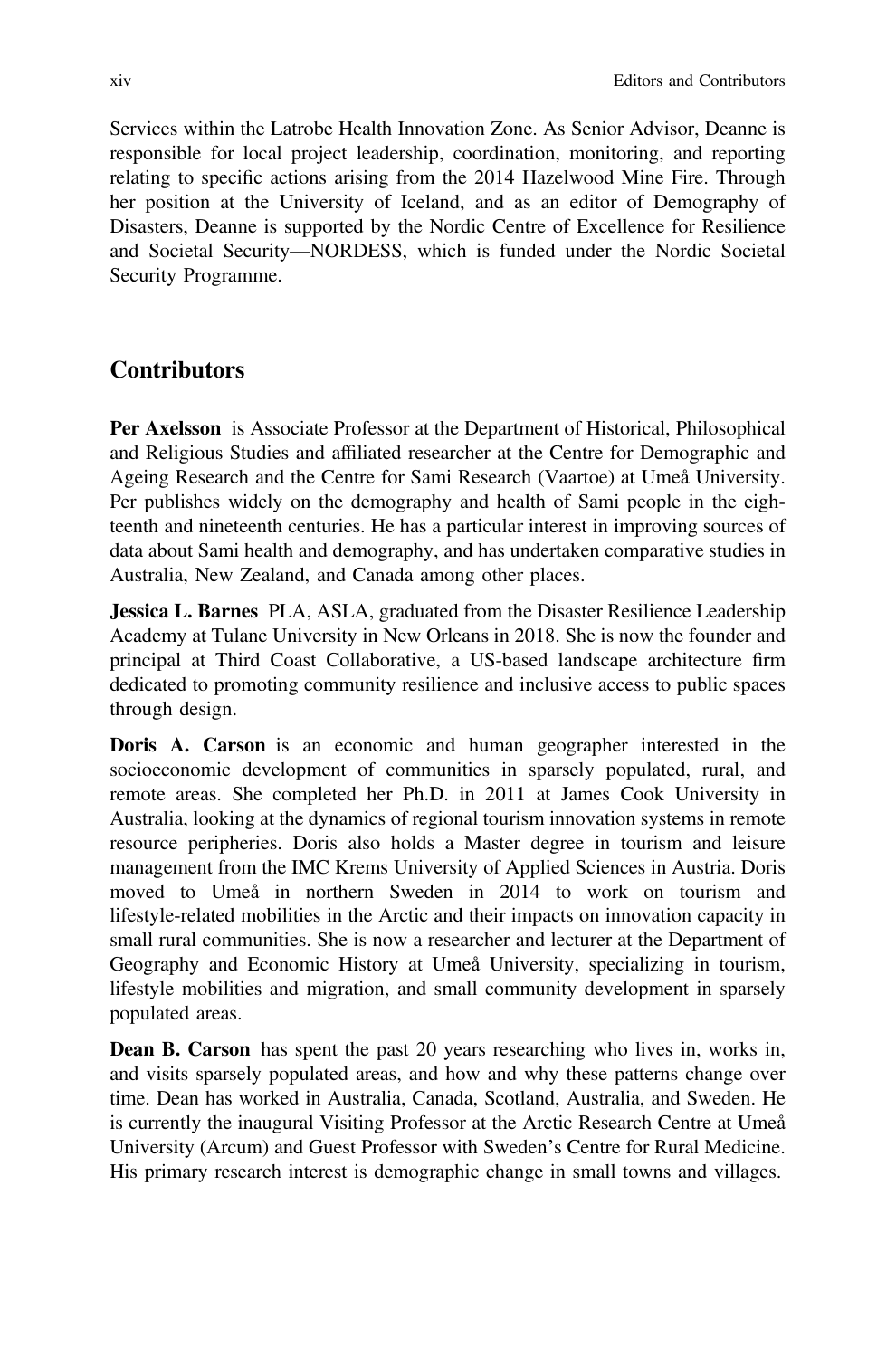Serhii Cholii is an associate professor (docent) at the chair of history, Igor Sikorsky Kyiv Polytechnic Institute. He is a historian, investigating the processes of implementation of different military strategies in Europe during the period of European Modernity and evolution of civil–military relations. Serhii is also interested in processes of forced migration during the nineteenth and twentieth centuries. During last years, he conducted field trips and interviews in different locations of European Polesia, studying the case of population relocation as an aftermath of Chernobyl power plant disaster in 1986.

Stephen T. Garnett is Professor of Conservation and Sustainable Livelihoods at the Research Institute for the Environment and Livelihoods, Charles Darwin University. Much of his research has been on threatened species, particularly birds, but he has studied and written on a wide variety of environmental issues. He is particularly interested in the synergies arising from combining biodiversity conservation and natural resource-based livelihoods, particularly Indigenous livelihoods.

Yetta Gurtner is a human geographer, lecturer, and researcher at James Cook University, Townsville. With a multidisciplinary background in Southeast Asian Studies, her core research interests include integrated disaster management, tourism crisis management, and planning for sustainable development/disaster risk reduction. Related research interests include social impact assessment and an appreciation of dynamic contexts of vulnerability, capacity, adaptation, mitigation, and resilience, particularly within developing nations.

Kazumasa Hanaoka is an associate professor at Department of Geography, Ritsumeikan University, Japan. He has been a deputy director of the Institute of Disaster Mitigation for Urban Cultural Heritage, Ritsumeikan University since 2018. From 2012 to 2016, he was an assistant professor at the International Research Institute of Disaster Science, Tohoku University, Japan. His main research areas are human geography and geographic information science, in particular spatial analysis using big data. His research activities cover a number of topics related to spatial microsimulation modeling, spatio-temporal analysis using mobile phone data, census data analysis on foreign population in Japan, and population decline and recovery after a large-scale natural disaster. Also, he has numerous experiences in fieldwork research in Japan, Philippines, Bangladesh, Belarus, and Ukraine.

David King is an Associate Professor of Geography in the College of Science and Engineering at James Cook University, and is director of the Centre for Disaster Studies, and the Centre for Tropical Urban and Regional Planning. He is a Fellow of the Planning Institute of Australia. He has taught and researched at James Cook University for 28 years and was formerly at the University of Papua New Guinea for ten years. He began his career as a school teacher on the diamond fields of Sierra Leone, turning that experience into a doctorate on the social impact of the diamond rush. His research specializes in social impact and evaluation in such areas as planning, natural hazard vulnerability, climate change adaptation and resilience,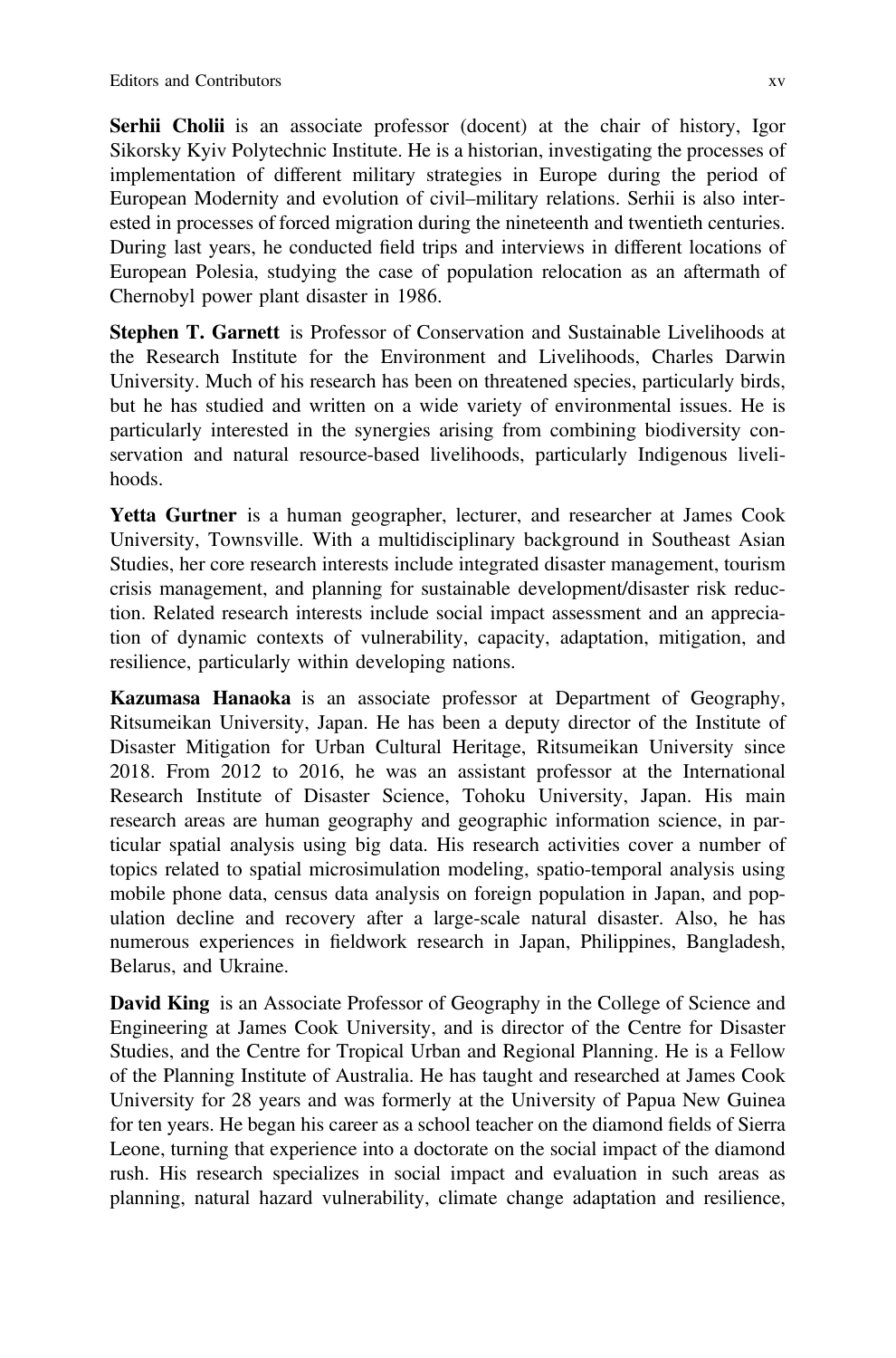disaster mitigation and recovery, as well as the social impact of mining projects, development projects, and census analysis.

Michimasa Matsumoto International Research Institute of Disaster Science (IRIDeS), Tohoku University, Sendai, Japan

Osamu Murao is a professor at the International Research Institute of Disaster Science (IRIDeS) at Tohoku University, which was established in order to disseminate learning from the 2011 East Japan Earthquake and Tsunami Disaster, and the founder of the International Strategy for Disaster Mitigation Laboratory (ISDM). His current researches focus on post-disaster recovery process and urban design, and the relationship between physical environment (architecture and urban design) and disaster. To date, with research grants, he has investigated the post-disaster recovery process for damaged areas in Taiwan, Turkey, Sri Lanka, Thailand, Indonesia, Peru, Philippines, and World Trade Center in New York. Particularly he kept tracking the recovery process of Chi-Chi Township since the 1999 Chi-Chi earthquake in Taiwan as a visiting researcher of National Taiwan University in 2005. Dr. Murao has been involved in some research projects about post-disaster urban recovery and disaster risk reduction in the world.

Tatiana Nefedova is a chief researcher, Institute of Geography, Russian Academy of Science. Tatiana is interested in spatial organization and problems of agriculture and rural areas, interaction between the cities and countryside, Russia's suburbs and dacha suburbanization, social and economic problems of Russia's regions.

Tetsuya Okada is a Ph.D. graduate, who studied human geography at Macquarie University, Australia. His Ph.D. research project investigated community development through disaster recovery in four case study areas in Australia and Japan to better understand the sociocultural, economic, and political factors of and impacts on the local sociality. He has worked on various research projects including reports on disaster recovery for the National Climate Change Adaptation Research Facility (NCCARF), the impacts of flash flooding for the New South Wales State Emergency Service in Australia, along with other academic publications. In addition, Tetsuya is also a certified professional translator in Australia and has translated a number of technical writings on a wide range of natural hazards and associated disasters between English and Japanese.

Carmen Richerzhagen is a Senior Researcher at the German Development Institute in Bonn, Germany. She is an agricultural and environmental economist with the research focus on climate and biodiversity policies and ecosystem-based adaptation.

Ethan Sharygin Demographic Research Unit, California Department of Finance, USA. Ethan is research manager with the Demographic Research Unit at the State of California Department of Finance. His research focuses on modeling fertility, mortality, and migration rates, and other topics related to housing and population estimates and projections. Prior to joining the State of California, Ethan was a postdoctoral fellow with the all-cause mortality team at the University of